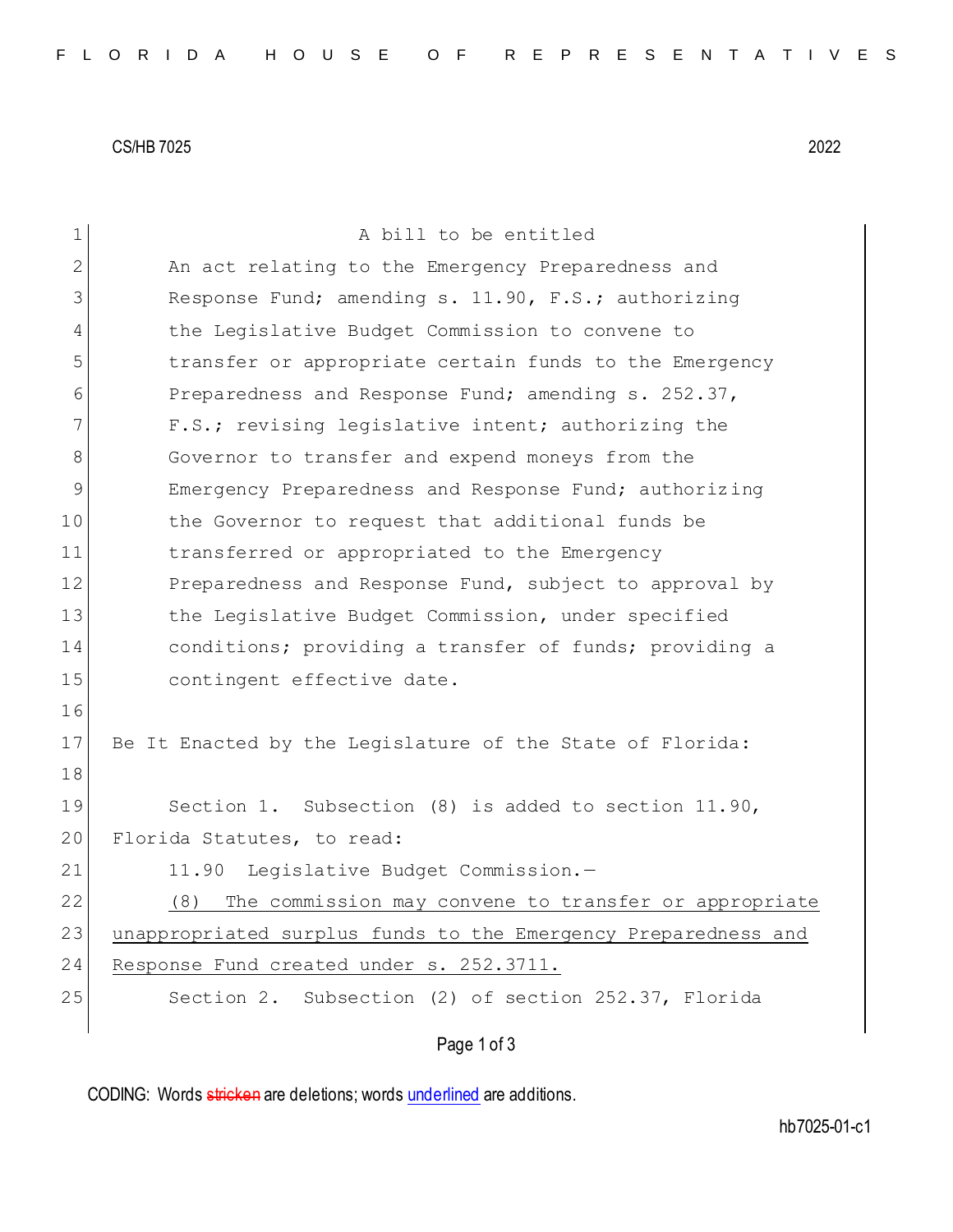## CS/HB 7025 2022

| 26 | Statutes, is amended to read:                                    |
|----|------------------------------------------------------------------|
| 27 | $252.37$ Financing.-                                             |
| 28 | $(2)$ (a) It is the legislative intent that the first            |
| 29 | recourse be made to funds specifically requiarly appropriated to |
| 30 | state and local agencies for disaster relief or response.        |
| 31 | If the Governor finds that the demands placed upon<br>(b)        |
| 32 | these funds in coping with a particular disaster declared by the |
| 33 | Governor as a state of emergency are unreasonably great, she or  |
| 34 | he may make funds available by transferring and expending moneys |
| 35 | appropriated for other purposes, by transferring and expending   |
| 36 | moneys out of any unappropriated surplus funds, or from the      |
| 37 | Emergency Preparedness and Response Budget Stabilization Fund    |
| 38 | created under s. 252.3711. The Governor may request that         |
| 39 | additional funds be transferred or appropriated to the Emergency |
| 40 | Preparedness and Response Fund by a budget amendment, subject to |
| 41 | approval of the Legislative Budget Commission.                   |
| 42 | Following the expiration or termination of the state<br>(C)      |
| 43 | of emergency, the Governor may transfer moneys with a budget     |
| 44 | amendment, subject to approval by the Legislative Budget         |
| 45 | Commission, to satisfy the budget authority granted for such     |
| 46 | emergency. The transfers and expenditures supporting the         |
| 47 | amendment must be directly related to the declared disaster or   |
| 48 | emergency.                                                       |
| 49 | Section 3. The Chief Financial Officer shall immediately         |
| 50 | transfer the nonrecurring sum of \$500 million from the General  |
|    | Page 2 of 3                                                      |

CODING: Words stricken are deletions; words underlined are additions.